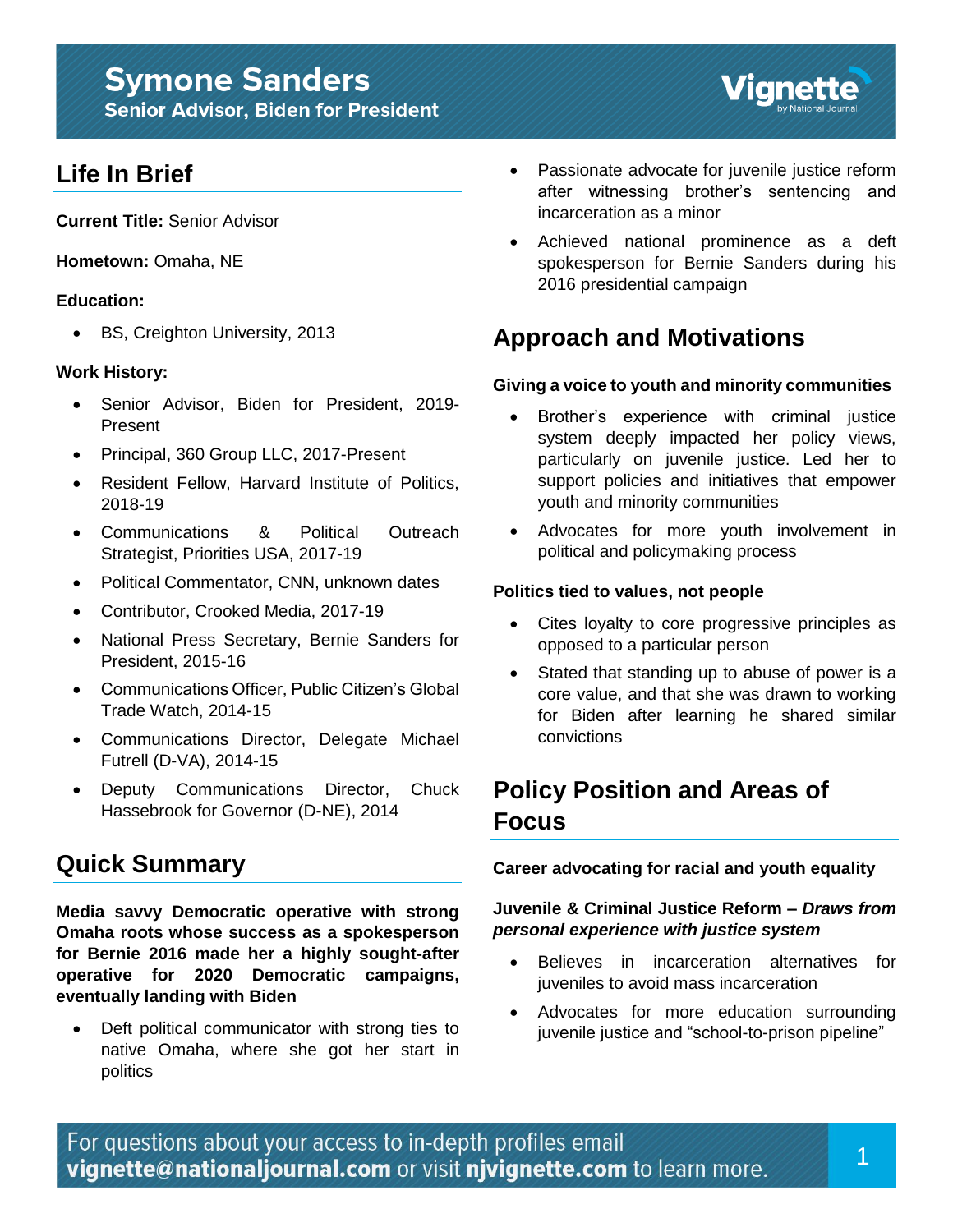- Supports abolishing private prison industry because of the for-profit motive associated with incarceration
- Supports eliminating mandatory minimum sentencing
- Criticizes cash bail system because it may leave innocent people in jail if they lack sufficient funds

#### **Racial Inequality & Black Lives Matter (BLM) –** *Critical voice for Bernie 2016 campaign*

- Believes eliminating racial inequality means reducing physical, economic, legal, political, and environmental violence inflicted on black communities
- Key bridge between Bernie 2016 campaign and BLM activists after BLM disrupted several Sanders campaign events
- Outspoken in support of Colin Kaepernick's decision to kneel during national anthem and helped lead protest demonstration at NFL HQ
- Believes rise of white supremacy is an issue not receiving enough media coverage

#### **Empowering Youth –** *Supports groups that set young people up for success*

 Supportive of organizations that encourage youth involvement in civic engagement, including Girls, Inc., Smith Public Trust, and Organizing Corps 2020

### **Global Trade –** *Exposed to broad range of trade policy working with Public Citizen*

- Worked closely with Lori Wallach, Director of Public Citizen's Global Trade Watch, managing communications during her tenure
- While at Public Citizen, worked with Wallach on communications targeted at opposing Obamaera Trans-Pacific Partnership (TPP), claiming it would undermine efforts to create jobs, make

health care more affordable, and regulate Wall **Street** 

## **Climate & Environment – Critical of Trump Administration approach to environmental issues**

- Criticized President Trump for promising to withdraw from the Paris Climate Accord, saying it is part of a policy pattern he exhibits that negatively impacts people of color
- Argues that communities of color face significantly worse environmental devastation in the U.S., citing the Flint lead crisis and Hurricane Katrina

# **Core Communities**

**Network of national and Nebraska connections from her growing influence in political communications**

### **Democratic Party Politicos –** *Network of influential party figures*

- Considers former DNC Chair Donna Brazile to be her role model
- Maya Harris, Sen. Kamala Harris's (D-CA) campaign chair and sister, is a close friend
- At Priorities USA, worked alongside Chairman Guy Cecil and current Deputy Communications Chair for Cory 2020, Jenna Lowenstein
- Senior staff in Biden 2020 campaign along with Campaign Manager Greg Schultz, former of American Possibilities PAC
- Close ties to former Obama White House staffers and podcast hosts Alyssa Mastromonaco, Dan Pfeiffer, Jon Favreau, Tommy Vietor, and Jon Lovett

### **Bernie 2016 campaign –** *Established connections through role as National Press Secretary*

• Traveled often with campaign surrogate Cornel West, who describes her as a visionary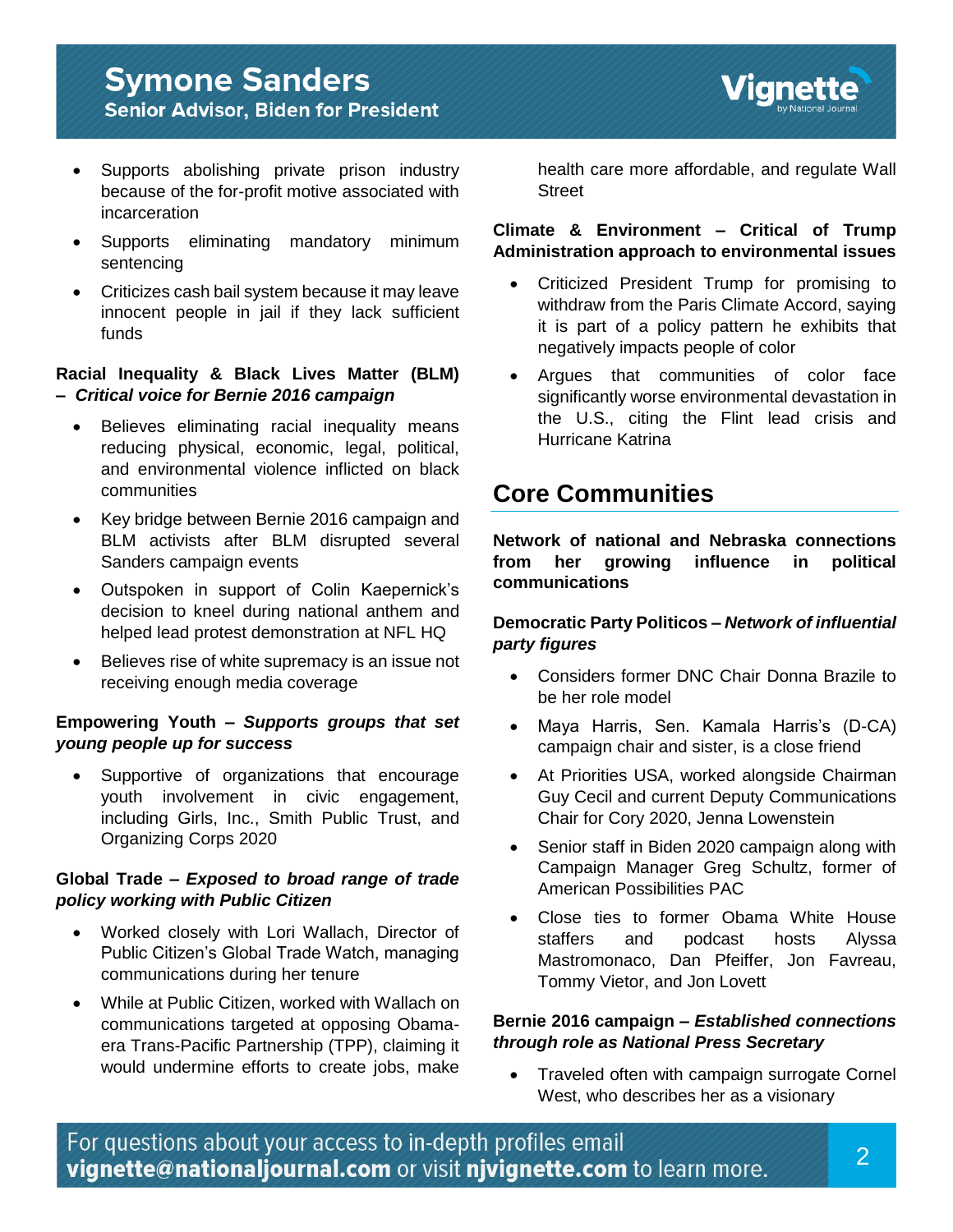

- Worked directly with communications team, including Michael Briggs, Arianna Jones, and Sarah Ford
- Closely coordinated with campaign's African American outreach team, including Roy Tatem and Marcus Ferrell
- Worked directly with communications team, including Michael Briggs, Arianna Jones, and Sarah Ford

### **Nebraska Political and Advocacy Communities –** *Close ties with people and groups where she grew up*

- Worked for Chuck Hassebrook when he ran for Governor of Nebraska in 2014, who complimented her principles and ethics
- Influenced heavily by membership and participation in Girls, Inc., and is close to Roberta Wilhelm, Executive Director of Girls Inc. of Omaha
- Worked alongside Willie Barney, President of the Omaha Empower Network, during her time working in communications there
- Helped with fundraising and GOTV efforts for Kara Eastman, CEO of Omaha Healthy Kids Alliance, in her congressional race for NE-02

## **Juvenile Justice Reform Community –** *Many connections to advocacy community*

- Served on the board of the Nebraska Coalition for Juvenile Justice, along with Don Arp, Jr., Executive Director of the Nebraska Commission on Law Enforcement & Criminal Justice
- Served on executive board of the Coalition for Juvenile Justice alongside other members including Hon. George Timberlake, Chair of the Illinois Juvenile Justice Commission and Beth Rosenberg of Children's Action Network

## **Relevant Financial Information**

### **Donates to federal, state, and local Democratic candidates**

## **Federal –** *Democratic presidential and House candidates*

- $\bullet$  \$100 Julian for the Future (D-TX)
- $\bullet$  \$100 Gillibrand 2020 (D-NY)
- $\bullet$  \$250 Pete for America (D-IN)
- \$500 Eleanor Holmes Norton (D-DC)
- \$1,000 Ian Conyers for Congress (D-MI)

## **State/Local –** *Candidates in DC and South Carolina*

- \$250 Dionne Bussey-Reeder for Council (DC), 2018
- \$100 Marcus Goodwin for Council (DC), 2017
- \$500 Garrett McDaniel for State House (D-SC), 2019

## **Publications, Media and Speaking**

**Favors a mix of traditional and new media. As campaign spokesperson, preferred medium is cable television**

### **Editorial –** *Writes about policy issues*

 ["Examining Environmental Racism: How](https://www.essence.com/news/politics/trump-paris-climate-accord-environmental-racism-black-people/)  [Trump's Blatant Disregard For Climate Change](https://www.essence.com/news/politics/trump-paris-climate-accord-environmental-racism-black-people/)  [Affects People Of Color,](https://www.essence.com/news/politics/trump-paris-climate-accord-environmental-racism-black-people/)" Essence Magazine, June 2017

## **Podcasts –** *Hosted policy discussion for Crooked Media*

 ["What comes after the open internet?",](https://crooked.com/podcast/comes-open-internet/?fbclid=IwAR1jZkB06EQJaZz69U97Ed_buTy62zEuvY84yZW_u4zg5tXmRoZrF3nqK0A) Crooked Media, December 2017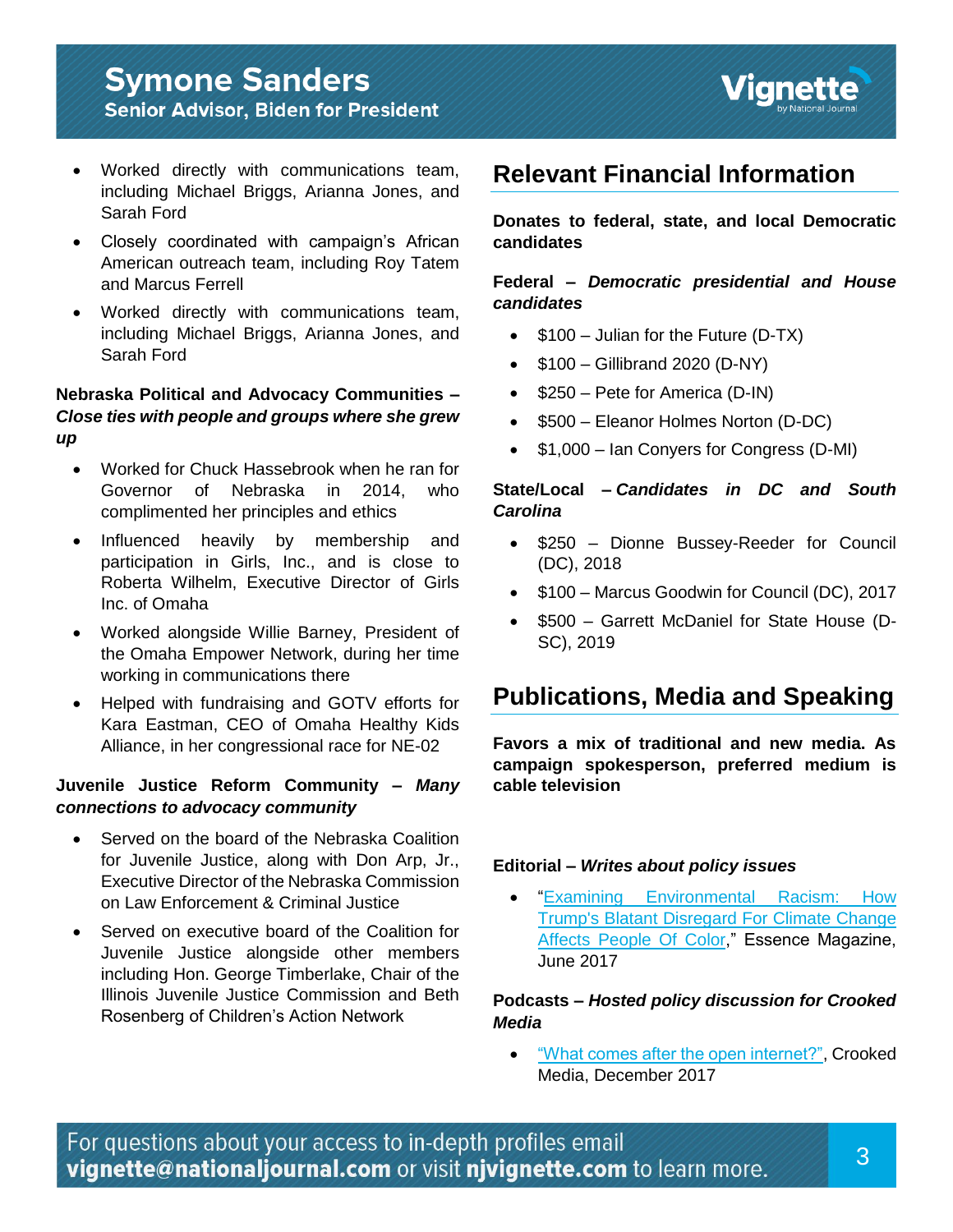## **Symone Sanders Senior Advisor, Biden for President**



 ["Why are Republicans beating Democrats at the](https://podcasts.apple.com/ee/podcast/why-are-republicans-beating-democrats-at-the-internet/id1292665011?i=1000409788602)  [internet?",](https://podcasts.apple.com/ee/podcast/why-are-republicans-beating-democrats-at-the-internet/id1292665011?i=1000409788602) Crooked Media, August 2018

### **Print/Online –** *Talks often about race issues and her career in politics*

- [Truth & Iliza:](https://www.youtube.com/watch?v=SfFzY3SJkmE) Discussed intersectionality and understanding race issues
- **[Essence:](https://www.essence.com/news/black-women-politics-sisterhood/)** Interviewed about the role of black women in politics

### **Podcast/Radio –** *Frequent guest and contributor on several political shows*

 [Viewpoint with Bakari Sellers:](https://omny.fm/shows/viewpoint-with-bakari-sellers/vp-031918) Spoke about Conor Lamb's (D-PA) election, March 2018

### **Cable Television –** *Appears as spokesperson and political commentator*

- [Meet the Press:](https://www.msnbc.com/mtp-daily/watch/symone-sanders-we-are-not-concerned-by-bloomberg-s-candidacy-73165381909) Dismissed potential Bloomberg candidacy on behalf of Biden campaign
- [CNN Newsroom:](https://www.realclearpolitics.com/video/2019/06/07/symone_sanders_biden_is_authentic_voters_know_who_he_is.html) Defended VP Biden on Hyde Amendment reversal, June 2019

### **Speaking –***Often invited to speak about career success and assertiveness, and about intersection of tech and politics*

- Delivered speech at the University of Alabama-Birmingham on her journey toward success and equality, March 2019
- Gave talk at TEDx AmsterdamWomen titled "Stop Asking Permission," December 2018
- Speaker at SXSW Europe discussing intersection of politics and tech, March 2018

### **Profiles focus on early life in Omaha, and career in politics**

- David Williams: ["Symone Sanders' Iowa](https://omahamagazine.com/articles/symone-sanders-iowa-odyssey/)  [Odyssey: From Donna Burns to the Campaign](https://omahamagazine.com/articles/symone-sanders-iowa-odyssey/)  [Trail,](https://omahamagazine.com/articles/symone-sanders-iowa-odyssey/)" Omaha Magazine, December 2015
- Olivia Nuzzi: "Just Try and Silence Symone [Sanders,](https://www.thecut.com/2017/08/symone-sanders-cnn-interview-trump-racism-charlottesville.html?utm_source=fb&utm_medium=s3&utm_campaign=sharebutton-t&fbclid=IwAR0uXxEkYqnib3heL-QFEMAKaKlxUJgXsY5LBbEqiCWBRAAwARHO46UPSng)" New York Magazine, August 2017

## **Professional Affiliations**

- Community Campaign Chair, Girls Inc. of Omaha
- Member, Nebraska Coalition for Juvenile **Justice**
- Immediate Past Chair of Coalition for Juvenile Justice Emerging Leaders Committee
- Member, Federal Advisory Committee on Juvenile Justice
- Member, The Links Capital City Chapter
- Member, Northern Virginia Urban League Young Professionals Network

## **Family and Personal Background**

### **Upbringing in Omaha and involvement in Girls, Inc. were influential**

- Native of Omaha, NE
- Father, Daniel Sanders, is a chemical engineer for the US Army Corps of Engineers
- Mother, Terri Sanders, is the former Executive Director of Great Plains Black History Museum,
- Middle child of four
- Credits involvement with Girls, Inc. as highly impactful and important confidence builder; introduced former President Clinton at a Girls, Inc. luncheon when she was 16
- Girls, Inc program "She Votes," which introduced girls to electoral process set her on the path to politics, and she eventually interned with Girls, Inc. in DC
- Says Omaha gave her an opportunity to get involved with the political process

## **Brother's incarceration sparked interest in juvenile justice reform**

 Brother went to jail when he was 15 for a minor drug offense